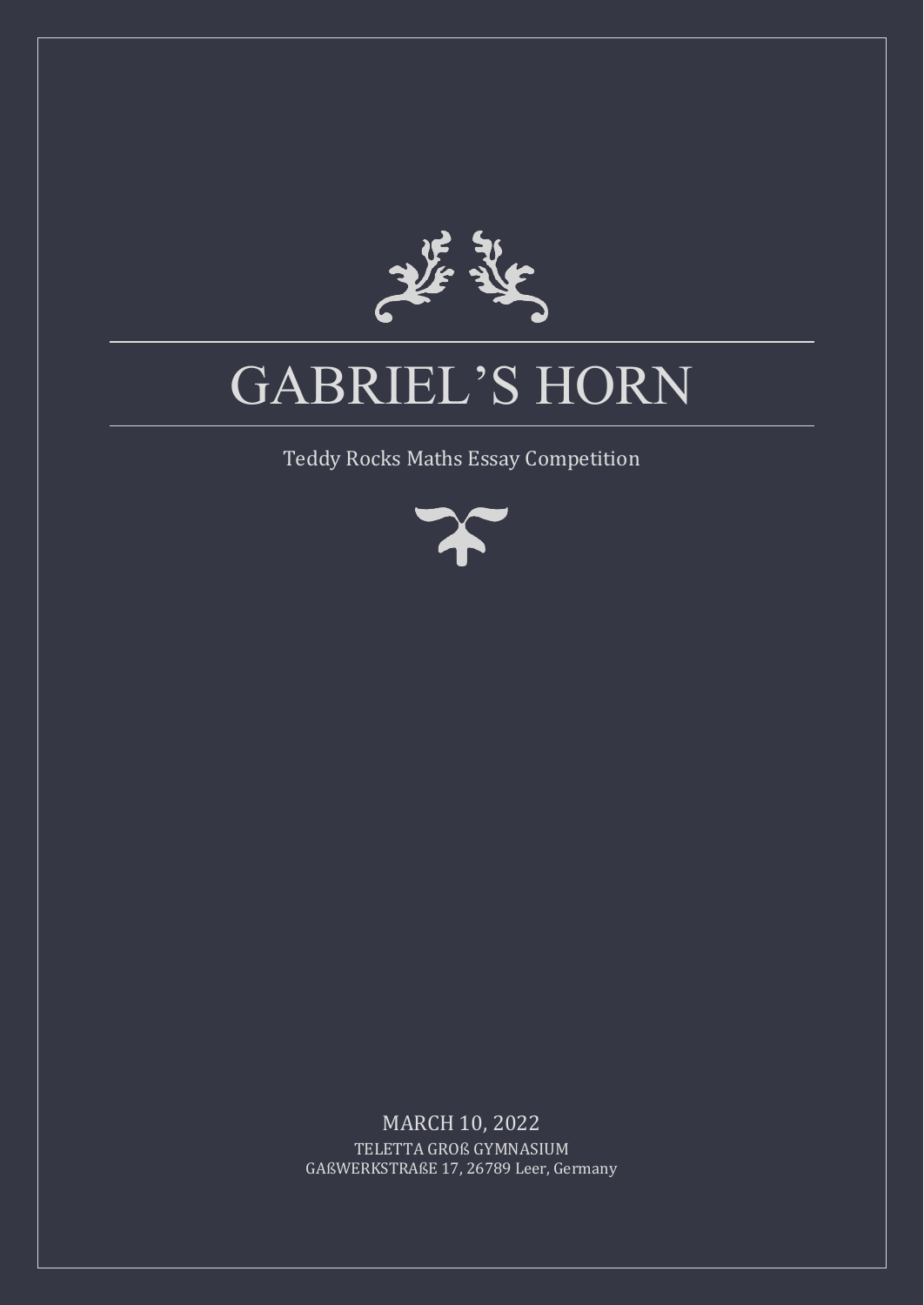# *How to handle this document?*

- Italic words written in this colour are in the glossary.
- Non-italic words with colour correspond to the pictures they are mentioned in some words don't have an image they belong to, but are still coloured, hence they are important for the context.
- If parts of a formula are squared in, it means that they or their places change inside the formula, while the formula gets refined.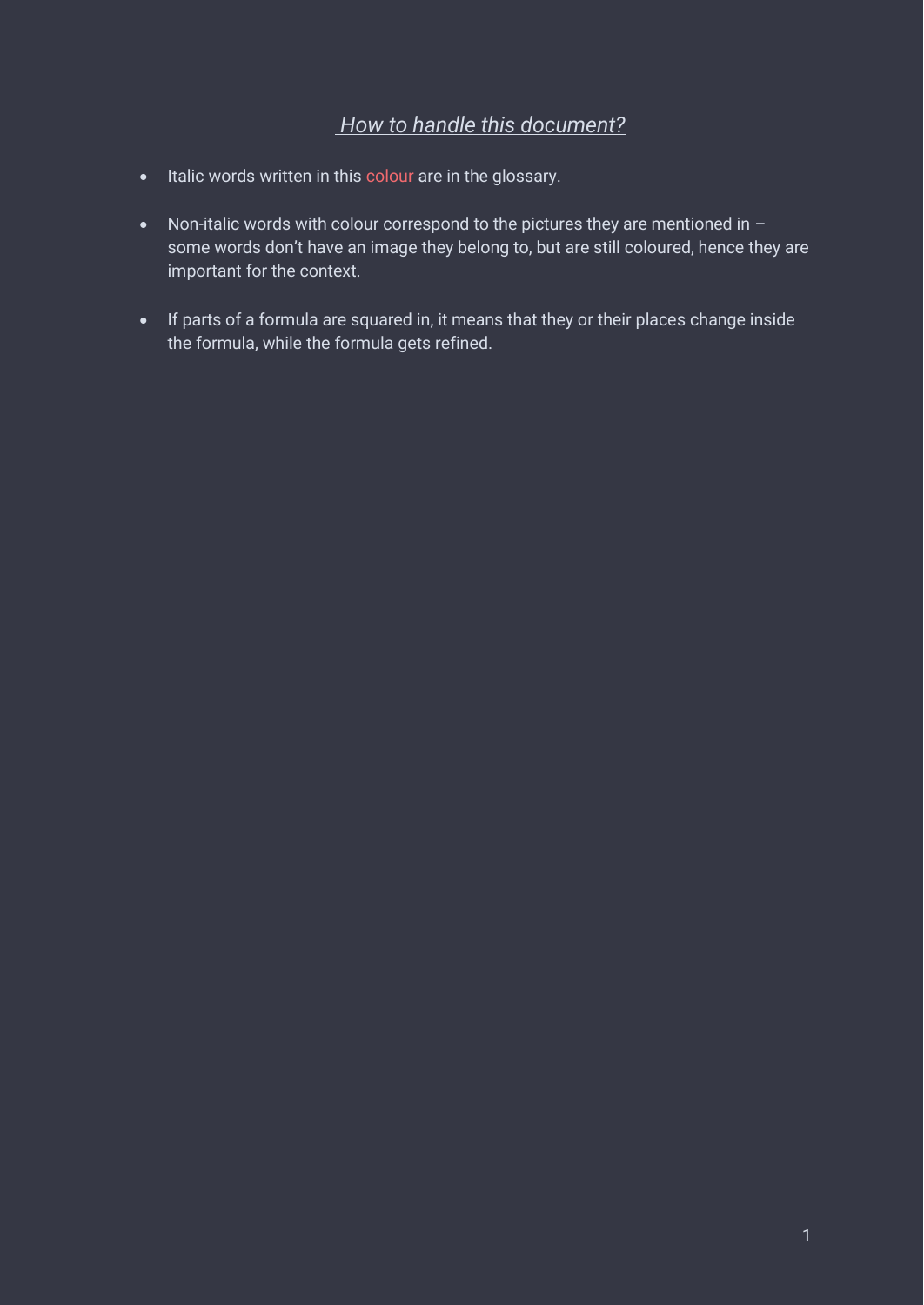# *How mathematics allows us to have something finite in something infinite*

Many do not associate the Bible with mathematics, but one story teaches us otherwise. The story of the angel Gabriel and his horn, with which he announces the last judgment, as described in the Christian religion.

To be honest, we won't find a word of Gabriel's Horn in terms of maths, however, *Evangelista Torricelli* described a body, which is shaped like a horn and has an infinite surface area, hence the name which later came to be. He himself published this in 1643 under another name in his paper "De solido hyperbolico acuto", where he called this shape a truncated acute hyperbolic solid. He was not the first to describe such a body, however. *Nicole Oresme* had a similar idea in the 14th century, but we'll concentrate on the work of *Evangelista Torricelli*.

If I asked you to tell me the volume of this body, you'll most likely say that it's infinite, which is a reasonable guess, since it has an infinite surface area. However, you are wrong, which is fine, hence this is the purpose of me writing this, so you get to understand the maths behind this paradox of a body having a finite volume, even though it has an infinite surface area.

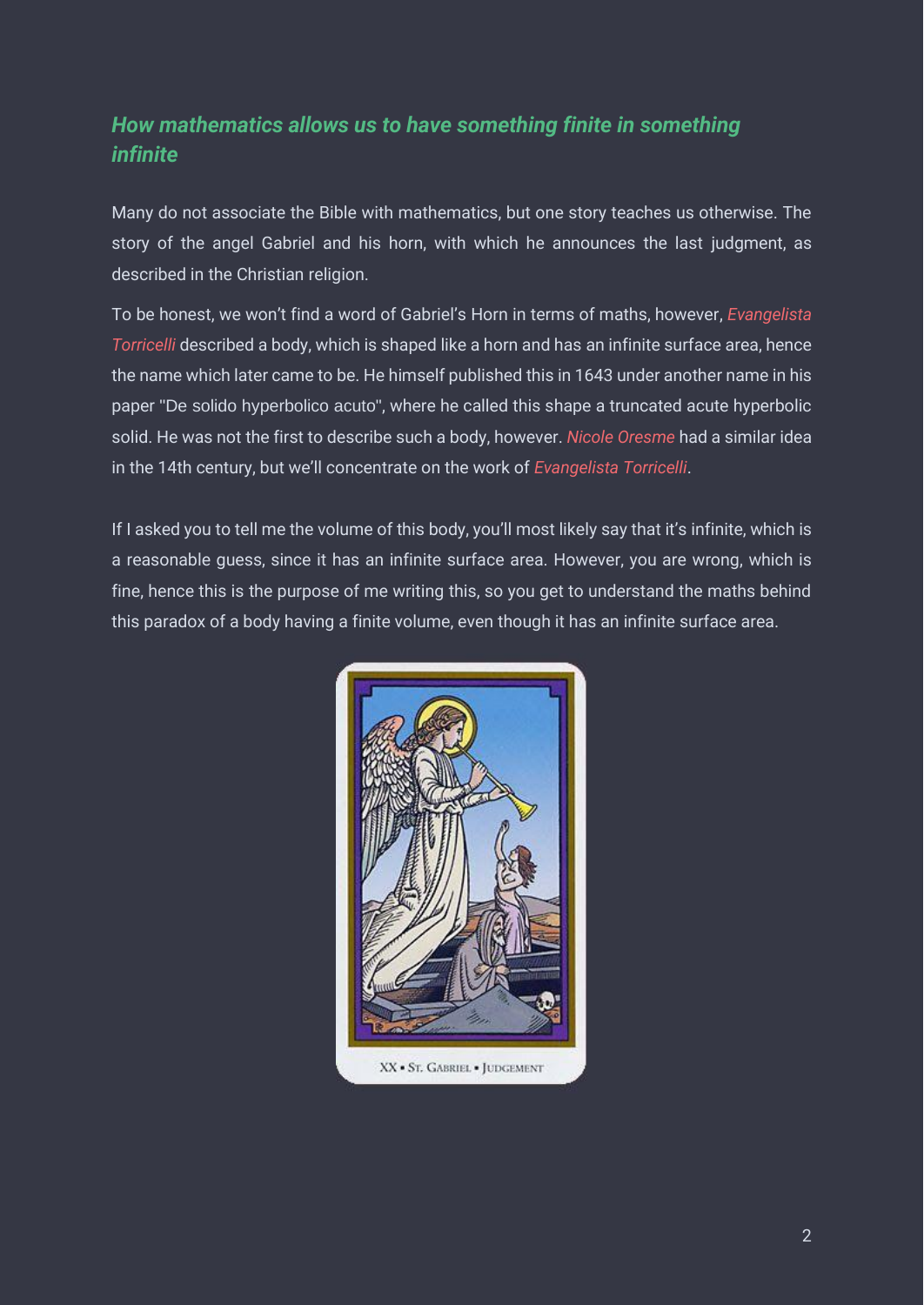First, you should know how such a body is created. Basically, it's just the function of y *= 1/x* with the *domain* x ≥ 1. Around the point 1|1 we now just need to rotate the graph about the xaxis to create such a *solid of revolution*.



Knowing this, we will begin approaching the maths behind the volume and the surface area, and you will see how wonderful mathematics can really be when you have a great topic to work with:

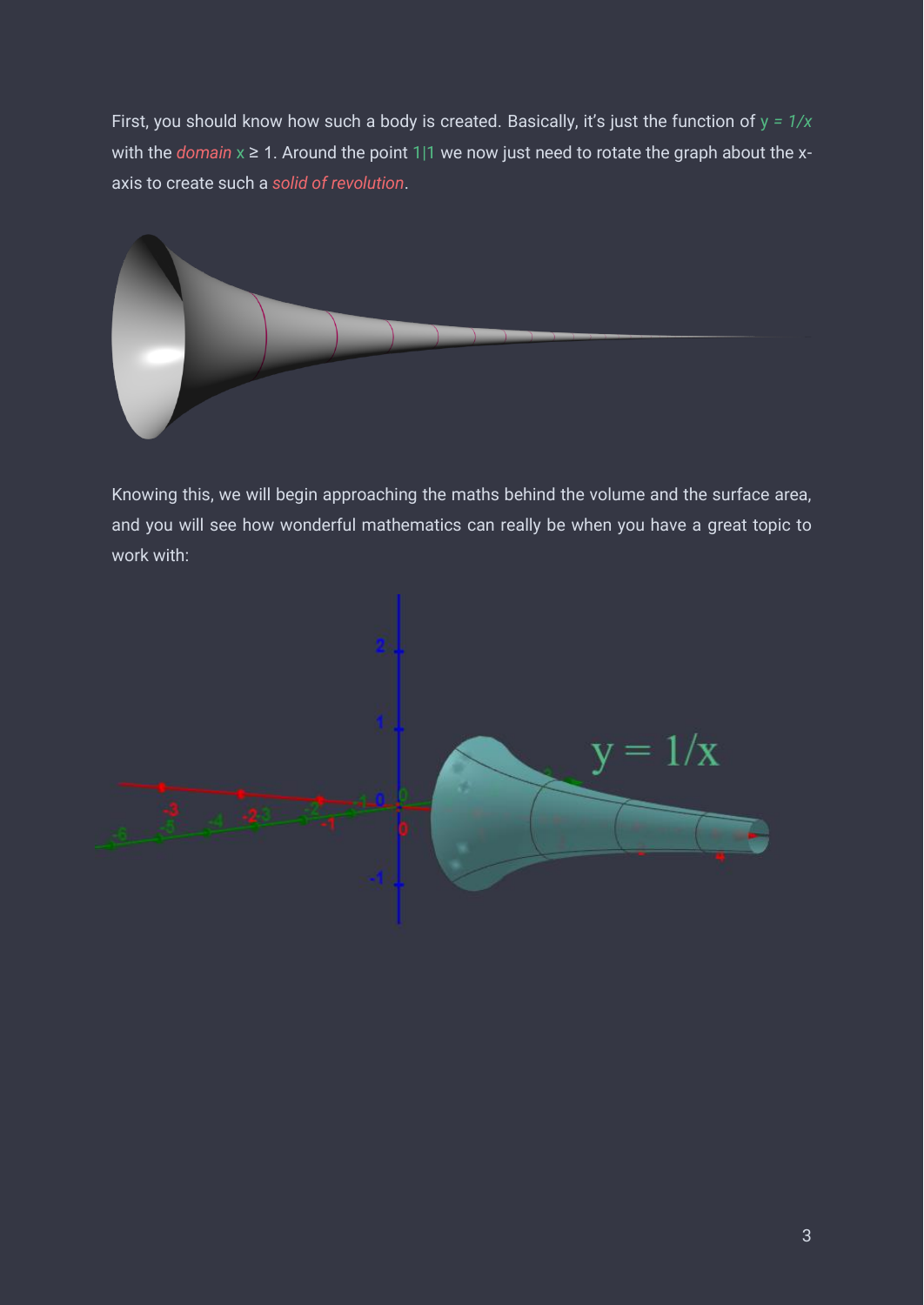We'll start solvi[n](https://en.wikipedia.org/wiki/Integral)g this problem by calculating the volume of revolution step by step using an *integral* just like using it to calculate the area under a curve, by slicing up the body into thin slices and adding them together, basically *calculus*.



If you now look at one slice, you'll probably see that it looks like a cylinder with the sides inclining. To calculate its volume, we'll need the formula to calculate the area of its face and then just multiply it by its height. This means  $\pi * r^2$  (r = radius) for the circle beneath and this is multiplied with the height dx, and we've got the volume of these slices, which are always getting smaller in terms of the height, which means that we need to build an *integral* into the formula.



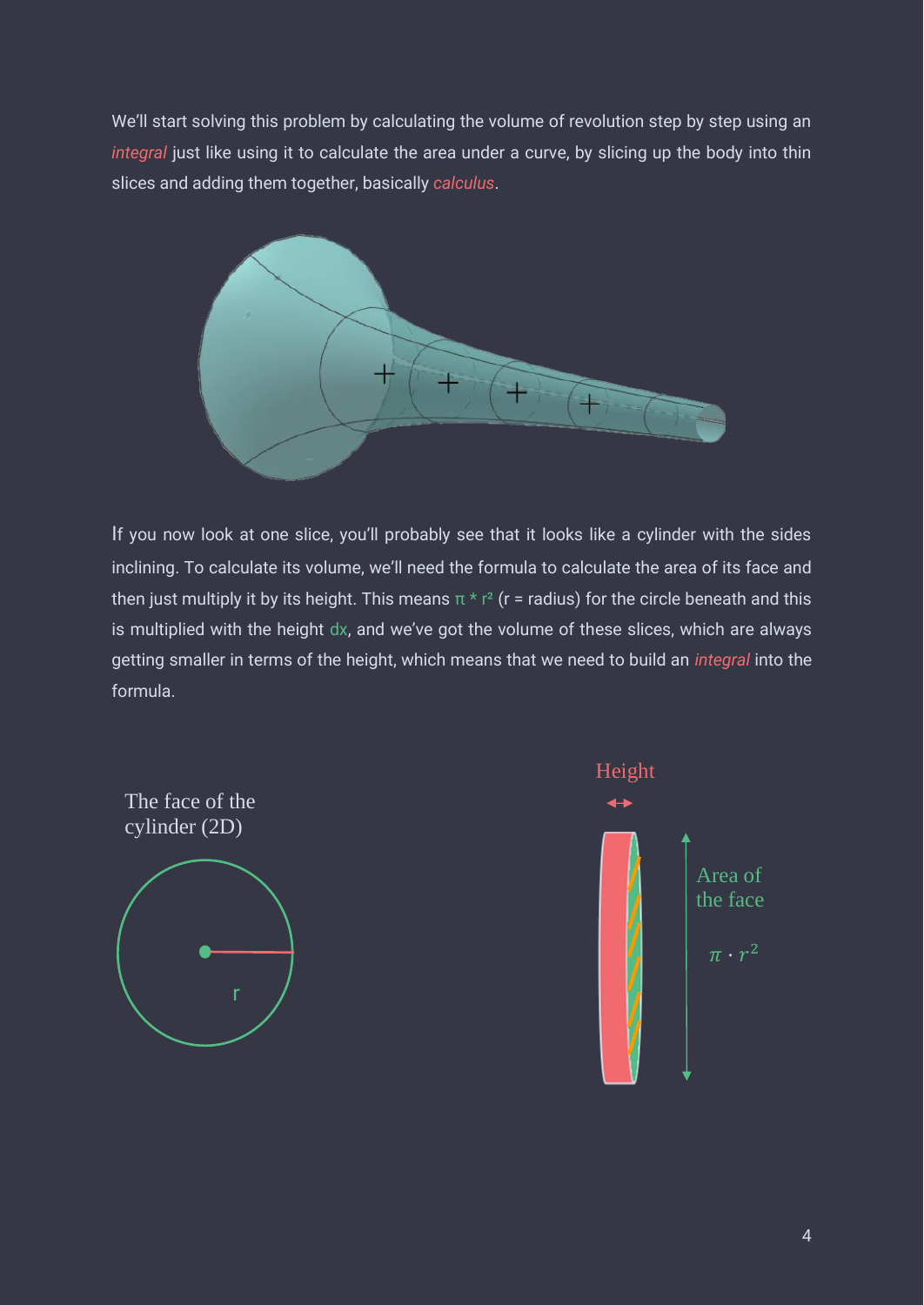Letting the height dx go to 0 while also adding all the cylinders together will give us our *integral*. Since we start at 1|1 and let the curve go down to infinity ( $\infty$ ), the integral looks like this:

$$
\int_1^\infty
$$

Adding the height, the formula for the face of the cylinder and the *integral* will give us our basic formula to calculate the volume:

$$
\int_1^\infty \pi \cdot r^2 \cdot dx
$$

Before solving this, however, one step is needed to complete the formula so that we can properly calculate the volume. Making a definite *integral*, hence the radius r always changes depending on the point, where the slice is being taken from, as seen in the picture below. Coming to this realisation means that we need something else instead of the radius r, something that changes depending on the position. This something is given by the graph itself, the value y, which is the radius when we look at it from the x-axis.

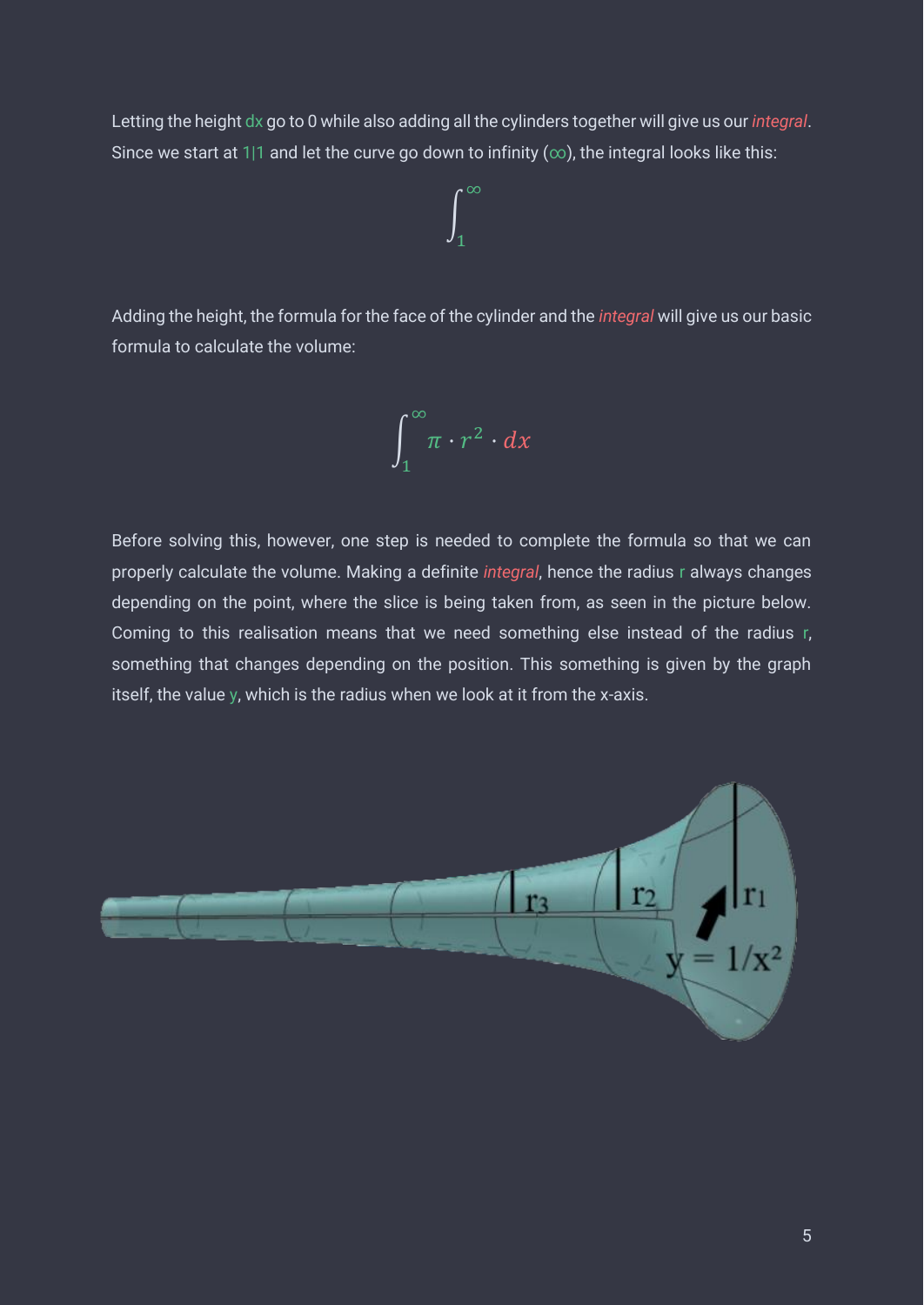With this knowledge, we can make the formula properly solvable:

$$
\int r = y | y = \frac{1}{x} | r^2 = \frac{1}{x^2}
$$

$$
Volume = \int_{1}^{\infty} \overline{m} \cdot \overline{r^2} \cdot dx
$$

$$
Volume = \boxed{\pi} \cdot \int_{1}^{\infty} \frac{1}{x^2} \cdot dx
$$

Let us now get to solving this by integrating the formula with the help of the limit notation of *calculus*. Putting first things first we need to form the *antiderivative* by adding 1 to the exponent and then dividing through it, however here we have x as the denominator in the fraction, which means that we here have  $x^{-1}$ .

$$
\int_{1}^{\infty} \pi \cdot \frac{1}{x^{2}} \cdot dx = \pi \cdot \lim_{n \to \infty} \int_{1}^{n} \frac{1}{x^{2}} dx = \pi \cdot \lim_{n \to \infty} \int_{1}^{n} x^{-2} dx
$$
  
=  $\pi \cdot \lim_{n \to \infty} [-x^{-1} + k]_{1}^{n} dx = \pi \cdot \lim_{n \to \infty} [-\frac{1}{x} + k]_{1}^{n} dx$   
=  $\pi \cdot \left( \lim_{n \to \infty} (-\frac{1}{n} + k) - (-\frac{1}{1} + k) \right) = \pi \cdot (0 + 1)$   
=  $\pi$ 

Having solved this, the maths talks for itself, the volume of Gabriel's Horn is equal to  $\pi$  or rather the volume will never transcend π, although it gradually draws nearer to π as n increases. This just means that the volume approaches  $\pi$  as n approaches infinity.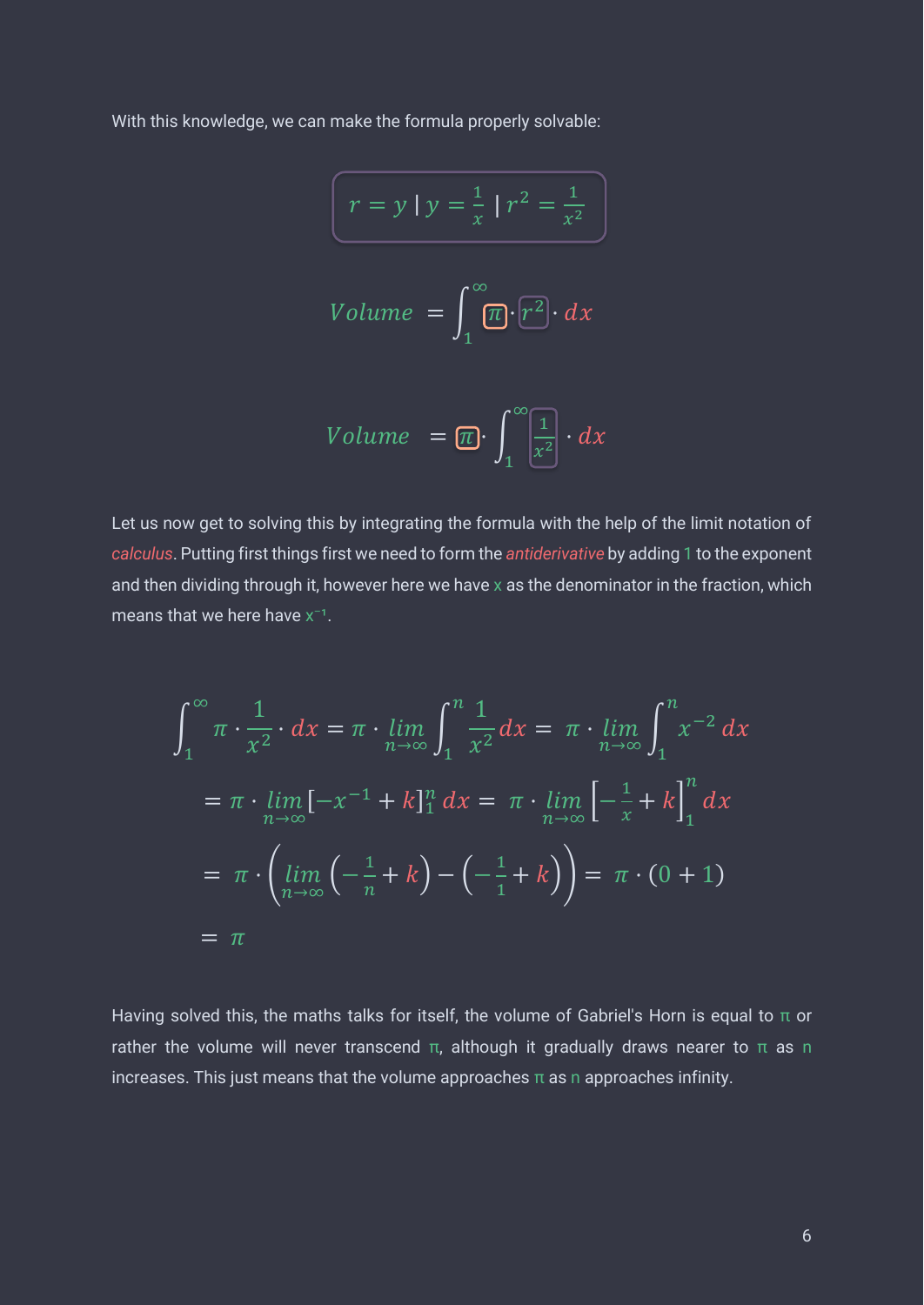What is left now is to find out the formula for the surface area, by again looking at one slice. This time, however, not at what can fit in it, but what we can put around it.

To make it easier to understand, we need to roll out this *Conical Frustum* and what we see is an *annulus*. We need the length of the inner curve a (circumference) and the height (b) to calculate its surface area.



Having all of this is enough to get the basic formula to calculate the surface area of Gabriel's Horn. We just need to plug in all the variables into the formula by integrating to ds and having r as 1/x once again as the radius, which brings us to:

$$
A = \int 2 \cdot \pi \cdot \frac{1}{x} \cdot ds
$$

Now we need to somehow deal with that ds by looking at it as being a right triangle with a little bend. The bend, which is the hypotenuse is the value ds from before, dx is the value you get by looking at the x-axis so the lower side, dy is the vertical value which means that it is the side facing upwards.

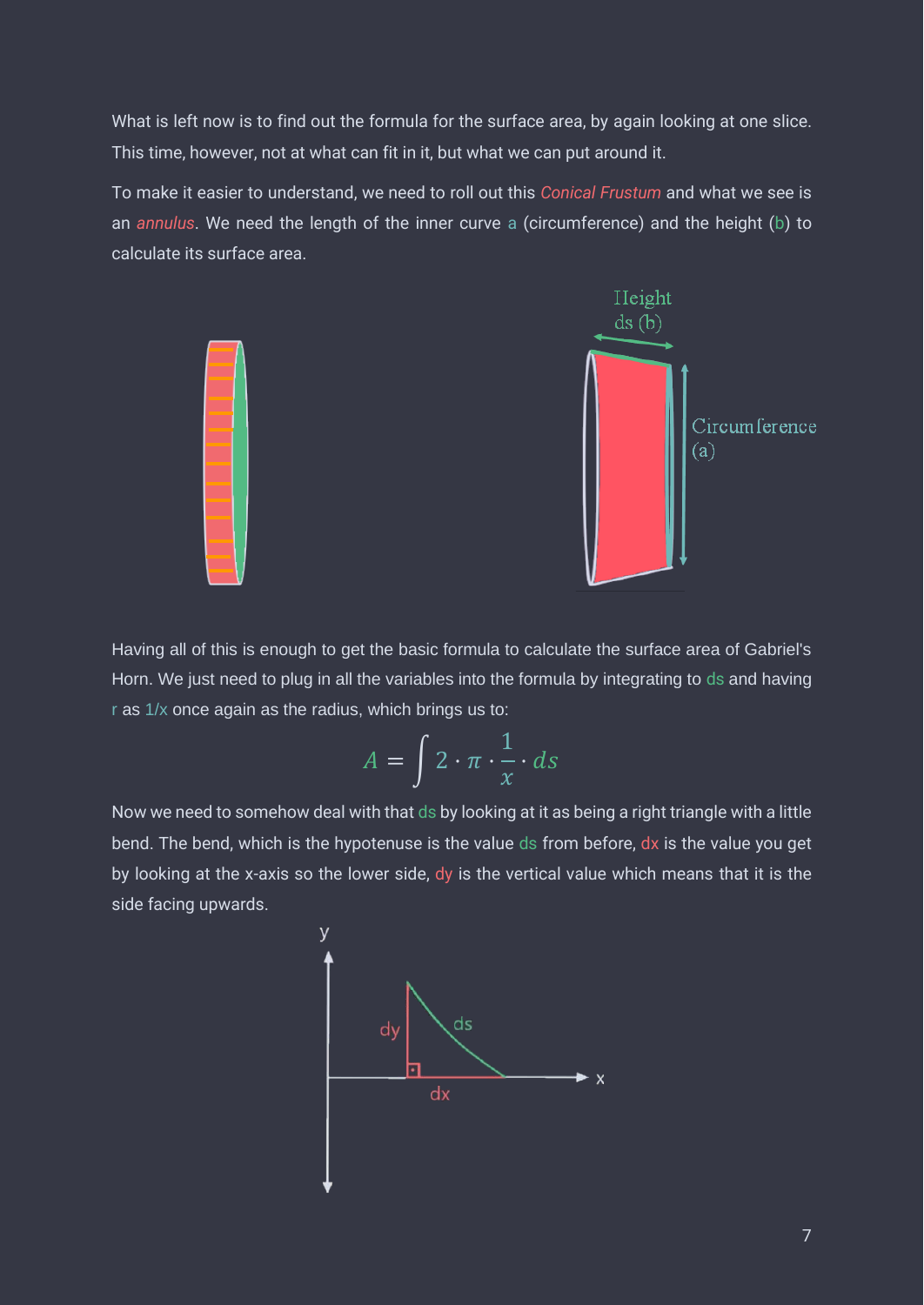Now, it is possible for us to use the *Pythagoras theorem* since we know that ds² is equal to dy²  $+ dx<sup>2</sup>$ . We need to factor out the dx out of the typical square root function, which brings us to the value of ds, while also getting some true values for the variables inside. Since we factored out the  $dx$ , a 1 is being left behind in its place.

$$
ds^{2} = dx^{2} + dy^{2}
$$

$$
ds^{2} = \sqrt{dx^{2} + dy^{2}}
$$

$$
ds^{2} = \sqrt{1 + \left(\frac{dy}{dx}\right)^{2}} \cdot dx
$$

The true value we get belongs to  $(dy/dx)^2$ , hence y is equal to  $1/x$ , which means that by differentiating dy/dx we get the value  $-1/x^2$ .

$$
y = \frac{1}{x} \left| \frac{dx}{dy} \right| = \frac{-1}{x^2} \left| \left( \frac{dx}{dy} \right)^2 \right| = \frac{1}{x^4}
$$

This means, that we can get back to solving the integral since we have a value for ds, which is x. Knowing this means having the limit between 1 and infinity ( $\infty$ ), once again. Taking this into occasion means having to change the function, so it is solvable, just like we did it with the function of the volume – taking the  $2π$  outside, adding the limits 1 and infinity ( $∞$ ) to the integral and adding the function above in place of the ds, hence we used the *Pythagoras theorem* to calculate ds², which makes it obsolete:

$$
A = \int \underbrace{\left(2 \cdot \pi\right)}_{1} \cdot \underbrace{\left(\frac{1}{x}\right)}_{x} ds
$$
\n
$$
A = \underbrace{\left(2 \cdot \pi\right)}_{1} \left(\frac{1}{x}\right) \cdot ds
$$
\n
$$
A = \underbrace{\left(2 \cdot \pi\right)}_{1} \left(\frac{1}{x}\right) \underbrace{\left(1 + \frac{1}{x^{4}} dx\right)}_{x^{4}}
$$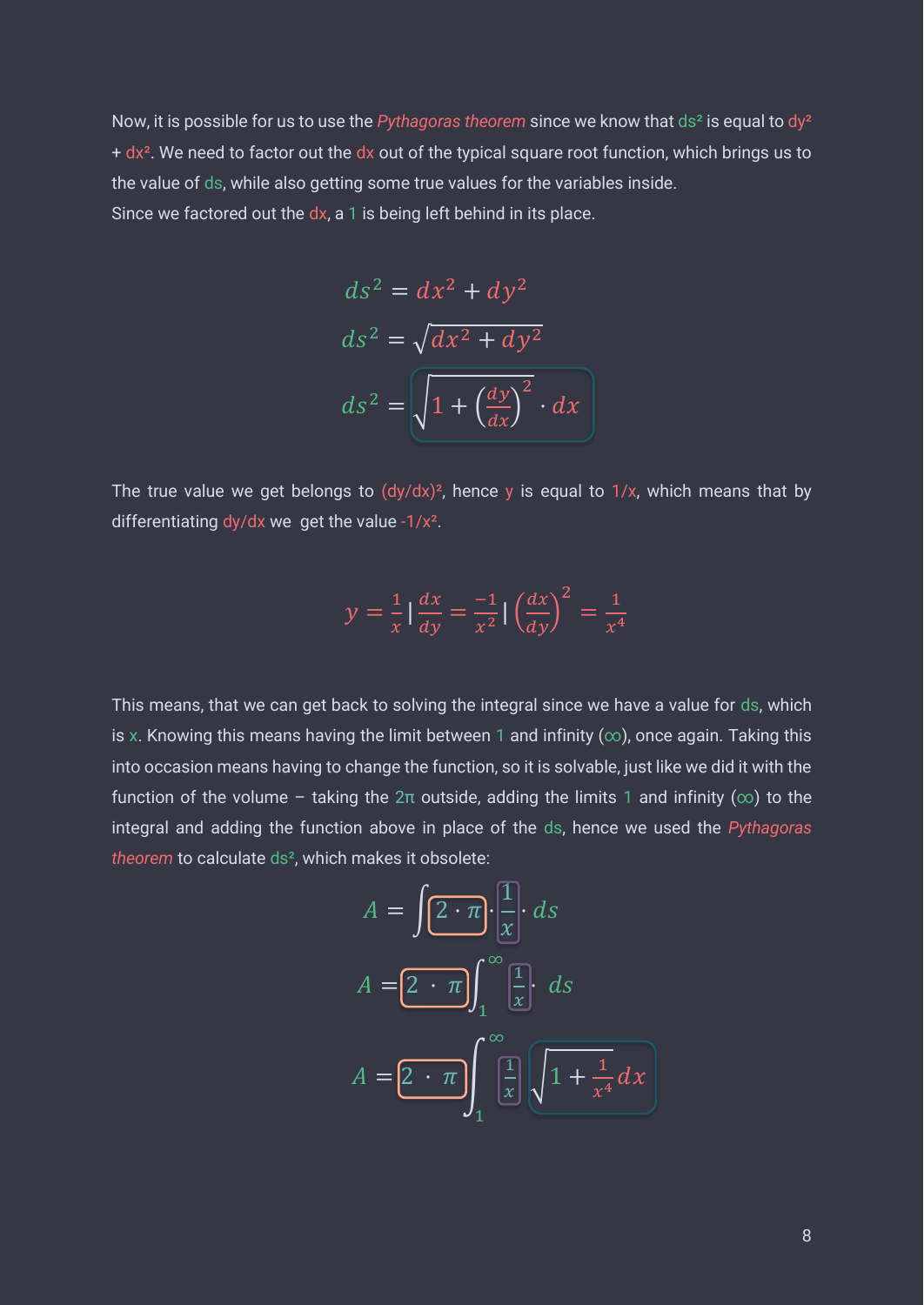What's left for us to do now is to prove that the Surface Area is infinite. For this, we first inspect the square root inside the function. Looking at it now, you might see that its value is always bigger than 1, hence you always add a value x, which fits into the limit of 1 to  $\infty$ , after that, you just add one and then take the square root of it, which always leads to a value >1. This means, that we can replace the square root with 1 since the value exceeds it every time  $-$  to write it we just need to say, that the value of the surface area is always bigger than 2π times the integral of 1 to infinity, times 1 over x, times 1, times dx:

$$
A > 2 \cdot \pi \int_{1}^{\infty} \frac{1}{x} \cdot [1] \cdot dx
$$

$$
\Rightarrow A > 2 \cdot \pi \int_{1}^{\infty} \frac{1}{x} \cdot dx
$$

$$
x = \epsilon [1, \infty]
$$

What we have just done is create a definite *integral*, which means, that we can solve it properly. The  $2\pi$  just stays where it is. Now however, we need to do the integral of 1 over x, which is just the natural logarithm of x between  $\infty$  and 1. The natural logarithm of  $\infty$  is  $\infty$ , since  $e^{\infty}$  =  $\infty$  or rather log<sub>(e)</sub>  $\infty$  if the base is >1. Having solved this means that we have come to our conclusion, the surface area is infinite.

$$
A = 2\pi \int_1^{\infty} \frac{1}{x} dx = 2\pi [\ln x]_1^{\infty} \to \infty
$$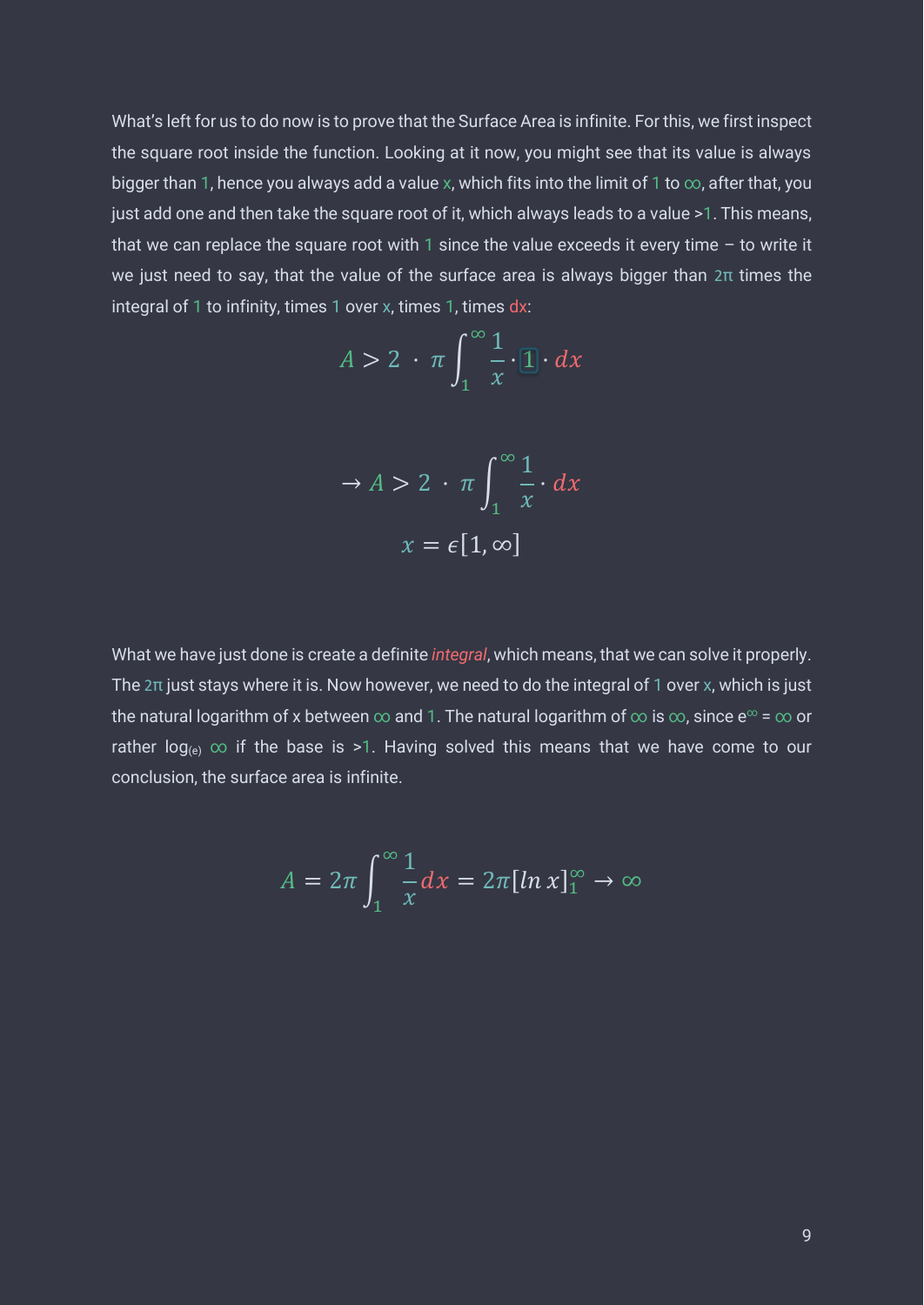There is another way to come to this conclusion, using the limit notation once again. We don't need to change a lot – just the limit  $∞$ , by replacing it with another variable (n), which brings us to:

$$
A = 2 \cdot \pi \int_{1}^{n} \frac{1}{x} \sqrt{1 + \frac{1}{x^4}} dx
$$

$$
\to A > 2 \cdot \pi \int_{1}^{n} \frac{1}{x} dx
$$

Using this function also brings us to the same logarithm, here however we part ways from the approach above, hence now we use limits to say, that the *lower bound* of the function is 2π times the natural logarithm of n, but there doesn't exist an *upper bound* for the function as n approaches infinity.

$$
\lim_{n\to\infty} A \ge \lim_{n\to\infty} 2\pi \ln(n) = \infty
$$

Having explored both ways of approaching the surface area means that we have now truly been able to solve the problem, which concludes with the mathematical part of this document. Left now is the paradox behind this, the so-called painter's paradox.

The painter's paradox goes as follows:

The outer surface of Gabriel's Horn is infinite, the volume is finite.

Therefore, you need an infinite amount of paint to paint the outer surface of Gabriel's Horn. The volume is finite, which means that you need to pour a finite amount of paint ( $\pi$  amount of paint) into Gabriel's Horn and then just empty it, to have painted the inner surface of Gabriel's Horn.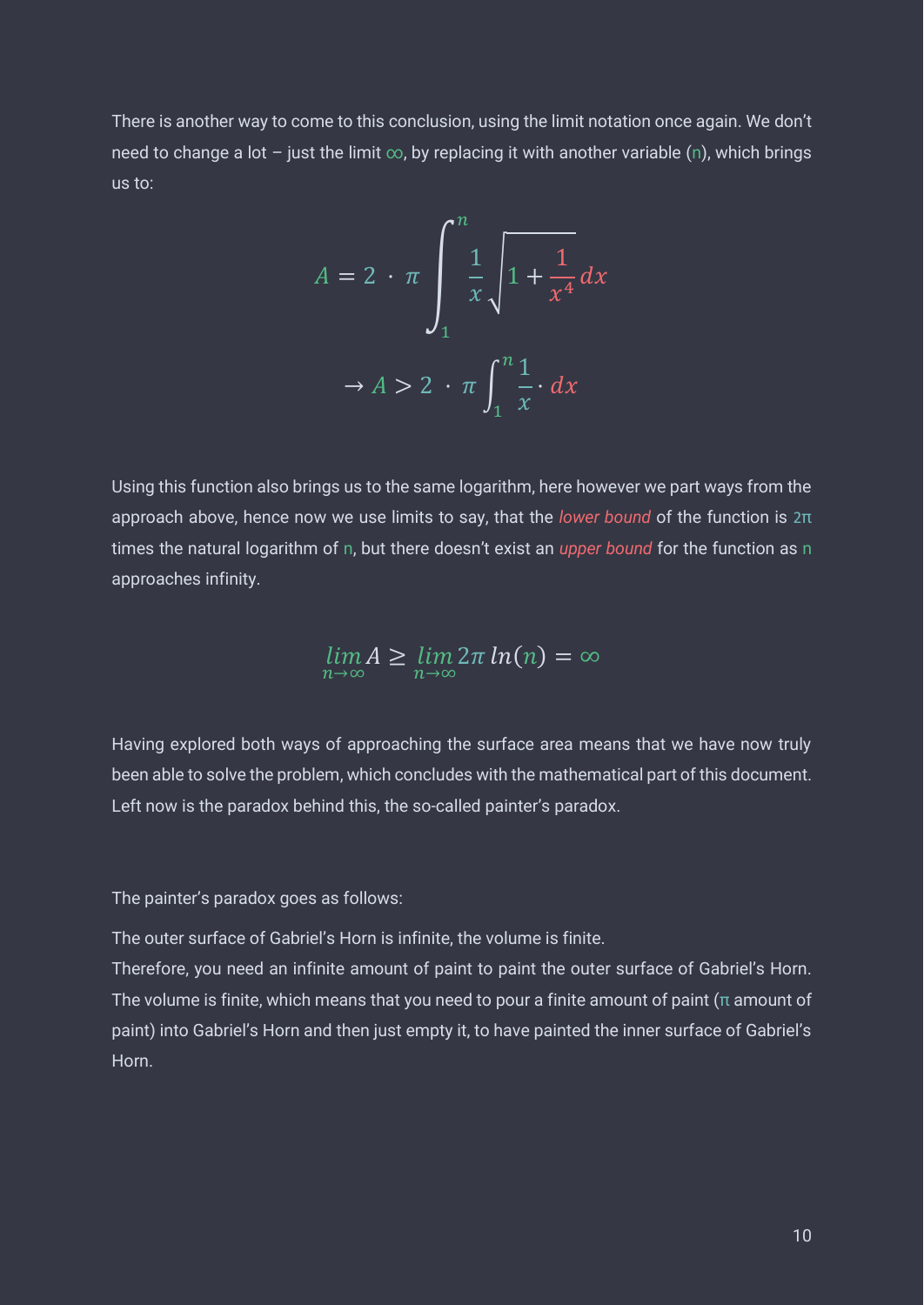Now you have learned everything important there is to know about the topic of Gabriel's Horn. The maths as well as the history and the paradox itself. I tried to do this as well as possible, even though many don't like maths. If this is the case, I still hope you have had fun reading this and I most of all hope, that you have understood this.

# - *Lorenz Rutkevich*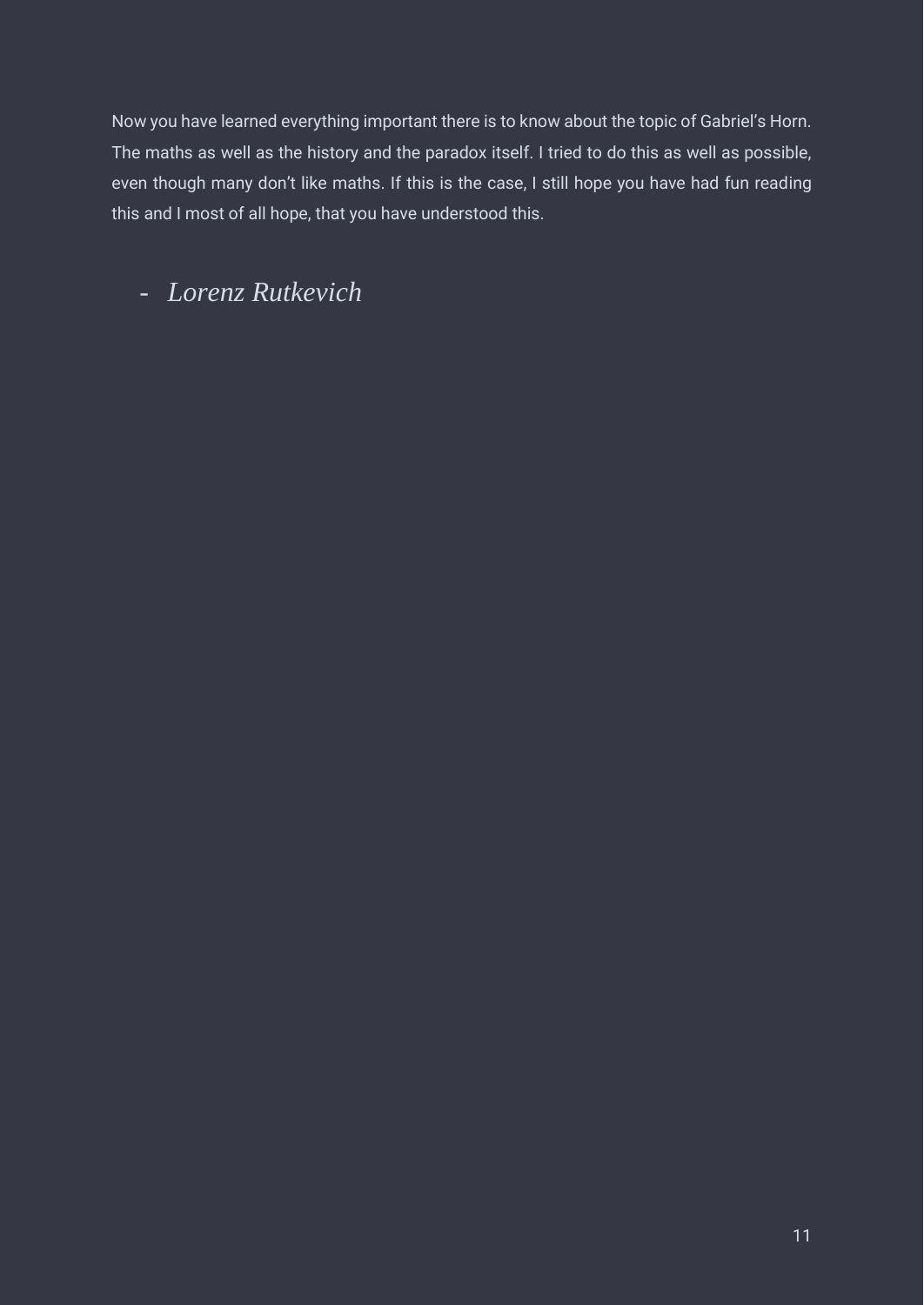#### Glossary:

Antiderivative. In calculus, an antiderivative is a differentiable function F whose derivative is equal to the original function f.

Calculus. Calculus describes the study of change and is one of the main branches of mathematics.

*Conical Frustum.* A part of a solid lying between one or two parallel planes.

Domain. The domain of a function is the set of input you can plug into a function.

Evangelista Torricelli. Evangelista Torricelli was an Italian physicist and mathematician who was born on the 15<sup>th</sup> of October 1608 and died on the 25<sup>th</sup> of October 1647. He was a student of Galileo Galilei.

Integral. In simple terms, an integral assigns numbers to a function.

Lower Bound. The smallest value that would round up to the estimated value.

Nicole Oresme. Nicole Oresme was a French philosopher who was born in 1325 and died in 1382.

Pythagoras Theorem. Pythagoras was an Ionian Greek philosopher who was born in 570 and died in 495 BC. His teachings are still known all over the world.

Solid of Revolution. A solid figure is a figure created by rotating a plane curve around a straight line in the same location.

Upper Bound. The highest value that would round up to the estimated value.